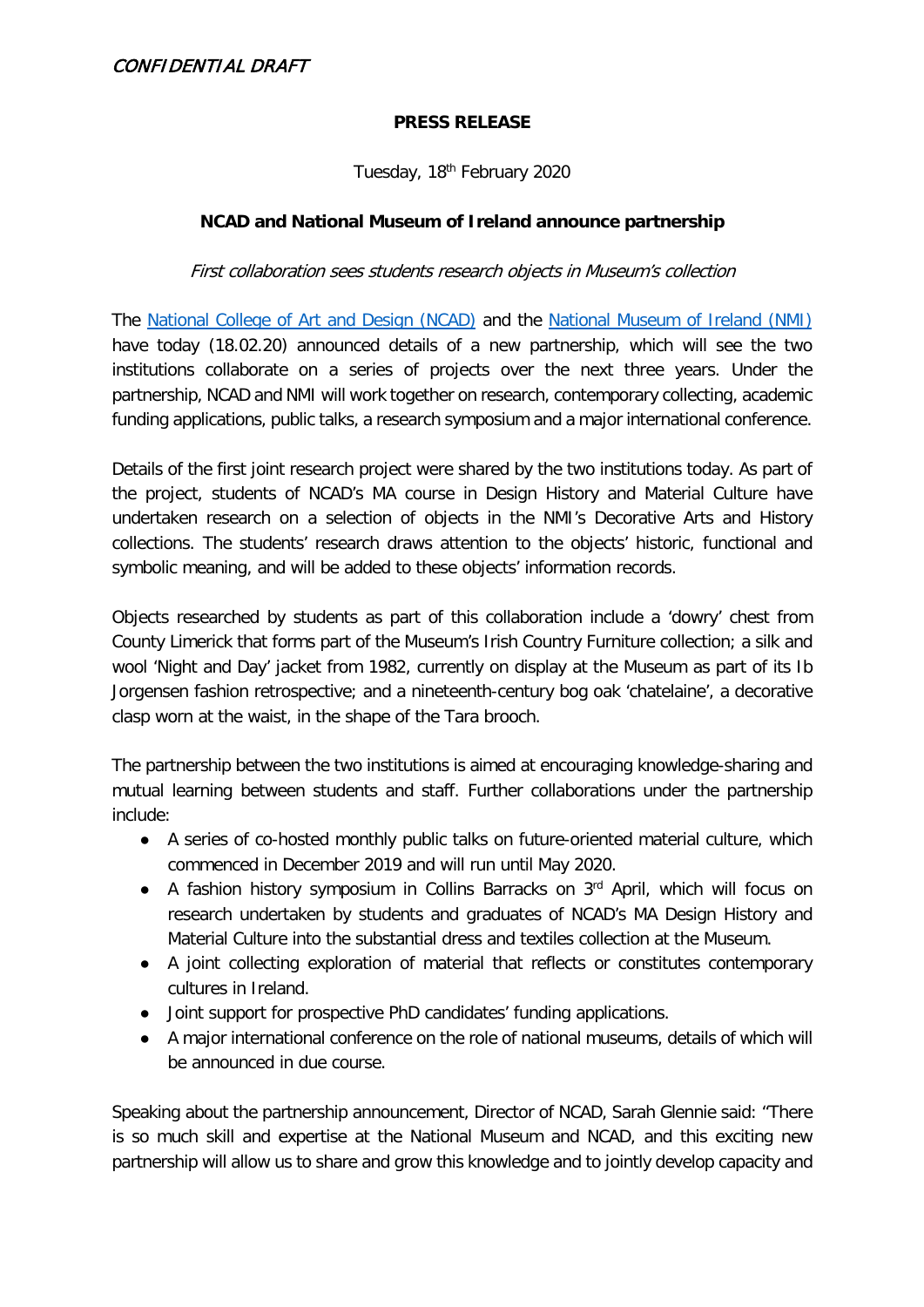# CONFIDENTIAL DRAFT

skills across arts, culture and design research and practice, as well as collections management, conservation and interpretation.

"Immersive and practical learning is a hallmark of education at NCAD, and projects such as the one we are launching today demonstrate how access to the national collections and working with Museum staff enhances the student experience and research opportunities. Our joint projects will also provide a very valuable platform for the exchange of cultural leadership between our organisations."

Director of NMI, Lynn Scarff said: "Museums are essentially creative platforms and dynamic spaces of learning, all of our experience shows that when you combine human interest with outstanding collections you get compelling results. This collaboration with NCAD will enable the Museum to support learning and practice around our collections, amplify the skills and expertise of our team here and cement future opportunities for research and exchange between our two institutions".

## **ENDS**

## **Contact: Sebastian Enke, DHR Communications, Tel: 01-4200580 / 087-3239496**

#### **Note to Editors:**

- Sarah Glennie and Lynn Scarff are available for comment on request.
- Photographer Marc O'Sullivan will issue photos to picture desks this afternoon.

#### **About NCAD:**

The National College of Art and Design occupies a unique position in art and design education in Ireland. It offers the largest range of Art and Design degrees in the State at undergraduate and postgraduate level, and is the only Irish university institution specialising in Art and Design. NCAD has over 1,100 full-time students and a further 600 students who take award and non-award bearing part-time classes. Further information is available at [www.ncad.ie.](http://www.ncad.ie/)

Follow NCAD on Twitter: [@NCAD\\_Dublin,](https://twitter.com/NCAD_Dublin) Instagram: @ncad\_dublin, or Facebook: [www.facebook.com/NCAD.Dublin.](http://www.facebook.com/NCAD.Dublin)

#### **About the National Museum of Ireland:**

The National Museum of Ireland has 4 public sites, and a Collections Repository:

- National Museum of Ireland Archaeology (Kildare Street, Dublin)
- National Museum of Ireland Natural History (Merrion Street, Dublin)
- National Museum of Ireland Decorative Arts & History (Collins Barracks, Dublin)
- National Museum of Ireland Country Life (Turlough Park, Castlebar, Co. Mayo)
- Collections Resource Centre (Swords) (Research access by appointment only)